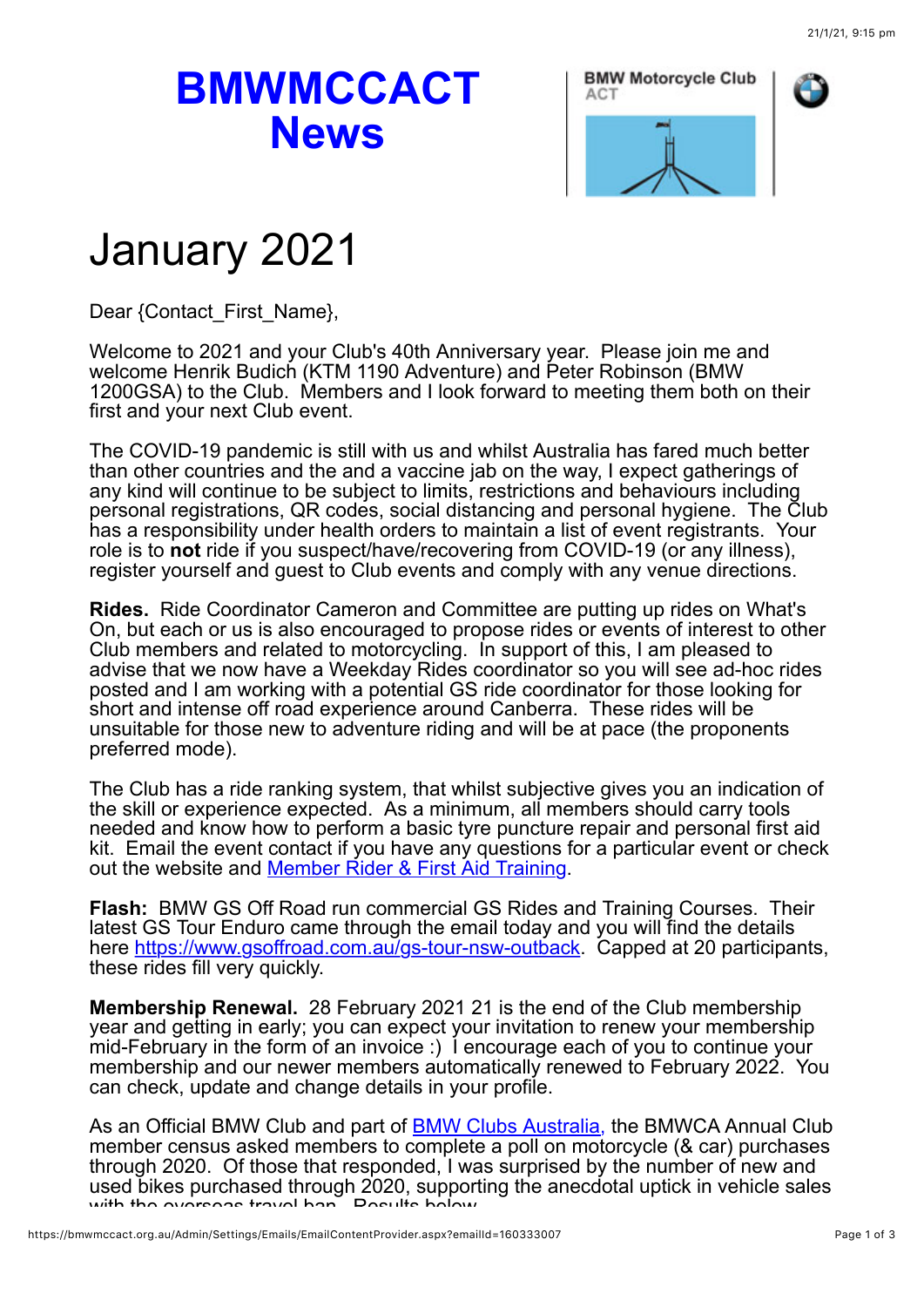## - 31 Dec 2020 **CLOSED** Visible to selected members. Voting is closed General Results summary Individual responses (17) Access & settings \* How many new BMW motorbikes did you purchase between 1/1-31/12 2020. Total 17 votes  $\theta$  $\supset$  12  $5<sup>5</sup>$  $\overline{c}$  $\Box$  0  $\overline{a}$  $\overline{\phantom{0}}$  0 \* How many used BMW motorbikes did you purchase between 1/1-31/12 2020. Total 17 votes  $\Omega$  $\supset$  11  $6$  $\overline{z}$  $\overline{0}$  $\overline{3}$ <sup>+</sup>  $\overline{0}$ I purchased another brand new or used motorcycle between 1/1 - 31/12 2020. Total 16 votes  $\theta$  $\supset$  12 1  $\overline{4}$  $2+$  $\,0\,$

Have you purchased a New & Used BMW Motorcycle during the period 1 Jan

**Club 40th Anniversary Logo.** The Committee has agreed that the Club will pay the \$10 embroidery for shirts purchased at Monaro Workwear (or \$10 of \$16 dollars for your own shirt) and details on **BMWMCCACT Merchandise**.



```
https://bmwmccact.org.au/Admin/Settings/Emails/EmailContentProvider.aspx?emailId=160333007 Page 2 of 3
```